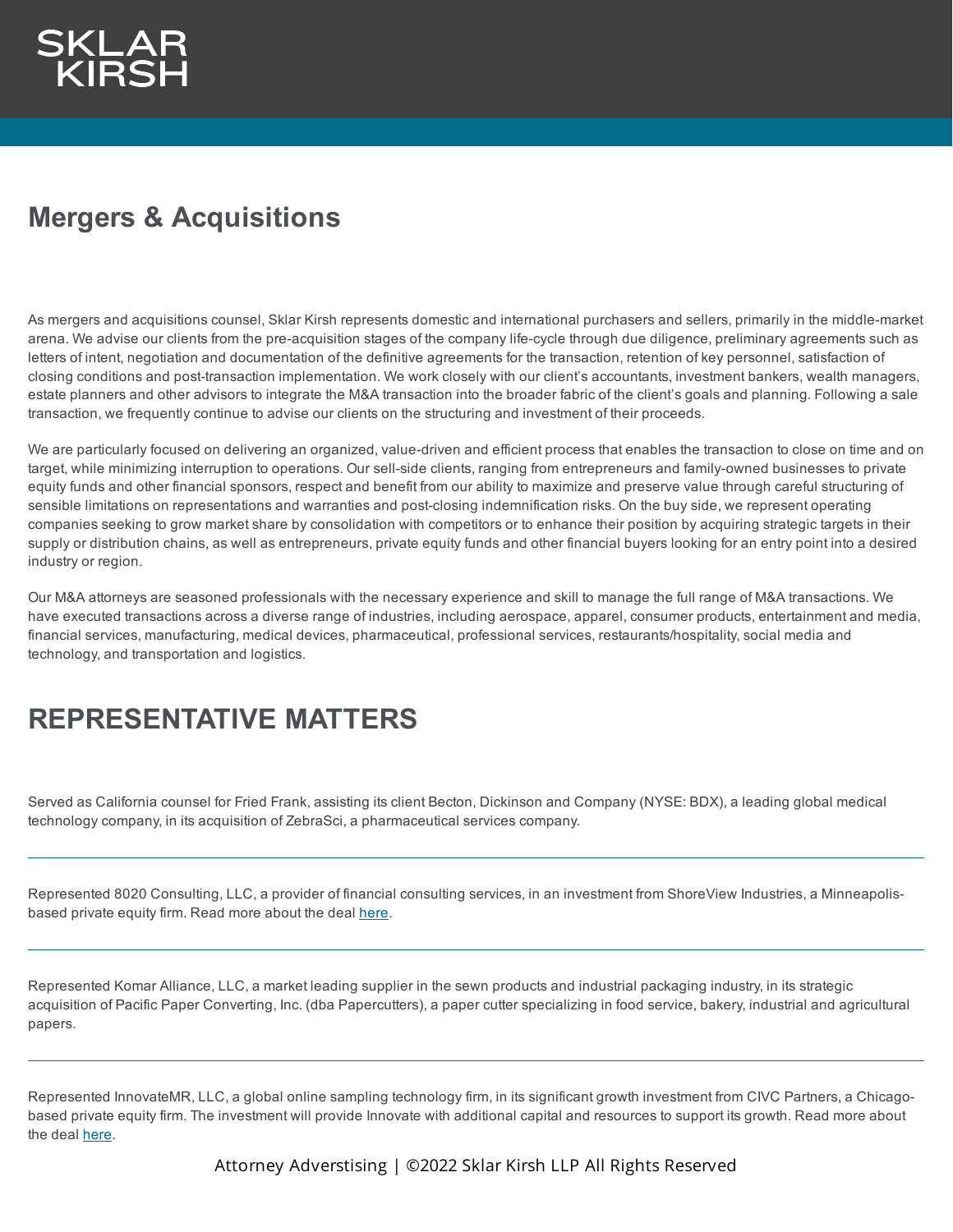Represented Green Hasson & Janks, an LA-based accounting, tax and advisory firm, in its acquisition of Orlando, Mitts, Moore & Company, a San Jose-based accounting firm. Read more about the deal [here](https://www.ghjadvisors.com/marketplace/news/ghj-merges-in-northern-california-accounting-firm-orlando-mitts-moore-and-company).

Represented Criminal Productions, LLC, one of the top narrative audio storytelling studios, founded by former public radio journalists Phoebe Judge and Lauren Spohrer, in its sale to Vox Media. Criminal has launched three successful podcast franchises that garner millions of downloads a month, highlighted by its breakout narrative series *Criminal,* one of the first and biggest true crime podcasts, and followed by the hopeful series *This Is Love* and the daily program *Phoebe Reads a Mystery*. Read about the deal [here](https://www.prnewswire.com/news-releases/sklar-kirsh-guides-criminal-productions-to-new-home-at-vox-media-301431005.html?tc=eml_cleartime).

Represented leading podcaster Roman Mars in his sale of 99% Invisible to SiriusXM. Read about the deal [here.](https://www.prnewswire.com/news-releases/sklar-kirsh-represents-leading-podcaster-roman-mars-in-sale-to-siriusxm-301290096.html?tc=eml_cleartime)

Represented Roku, Inc., a company that has pioneered streaming to the TV, in its acquisition of the branded content division of Funny or Die, Inc., the comedy video website and film/television production company. Read about the deal [here](https://newsroom.roku.com/news/2021/03/roku-launches-advertising-brand-studio-ahead-of-tv-upfronts-/hxjafysk-1616480761).

Represented Ohmega Technologies, a leading manufacturer of advanced embedded thin-film resistive materials, in connection with its sale to Arcline Investment Management, a growth-oriented private equity firm with \$1.5 billion of committed capital. Read about the deal [here](http://pcb.iconnect007.com/index.php/article/125918/arcline-investment-management-acquires-ohmega-technologies/125921/?skin=pcb#125918.).

Represented CineVizion in its sale to Platinum Equity, as part of Platinum's larger acquisition of Deluxe Entertainment's distribution business. The transaction reunites CineVizion's founders Cyril Drabinsky and Warren Stein, the former long-time CEO and COO of Deluxe, back in those roles. Read about the deal [here.](https://www.prnewswire.com/news-releases/platinum-equity-expands-entertainment-portfolio-with-acquisition-of-deluxe-entertainments-distribution-business-301087068.html)

Represented Datassential, the leading provider of data, intelligence and market research to the food service industry, in its significant growth investment from Spectrum Equity, a leading growth equity firm investing in the information economy. The investment represents the first institutional capital into Datassential and positions the company to continue its rapid growth while supporting the expansion of its client services team, staff of analysts and experts, sales and marketing capabilities and new product innovation. Read about the deal [here](https://www.businesswire.com/news/home/20190924005110/en/Sklar-Kirsh-Guides-Datassential-Transformational-Investment-Spectrum).

Represented HHS Construction, LLC and HHS Communications, LLC, a leading provider of infrastructure services to major telecommunications and cable providers primarily in Southern California and adjacent geographies, in its sale to Congruex LLC, a national end-to-end provider of design, engineering, construction, construction management and maintenance services to broadband service providers. Read about the deal [here](https://www.sklarkirsh.com/wp-content/uploads/2019/08/EQUINOX-DJ-8-13-191.pdf).

Represented Live Nation Entertainment in connection with its acquisition of Los Angeles-based concert promoter Spaceland Presents, including its local music venues Echoplex, the Echo and the Regent.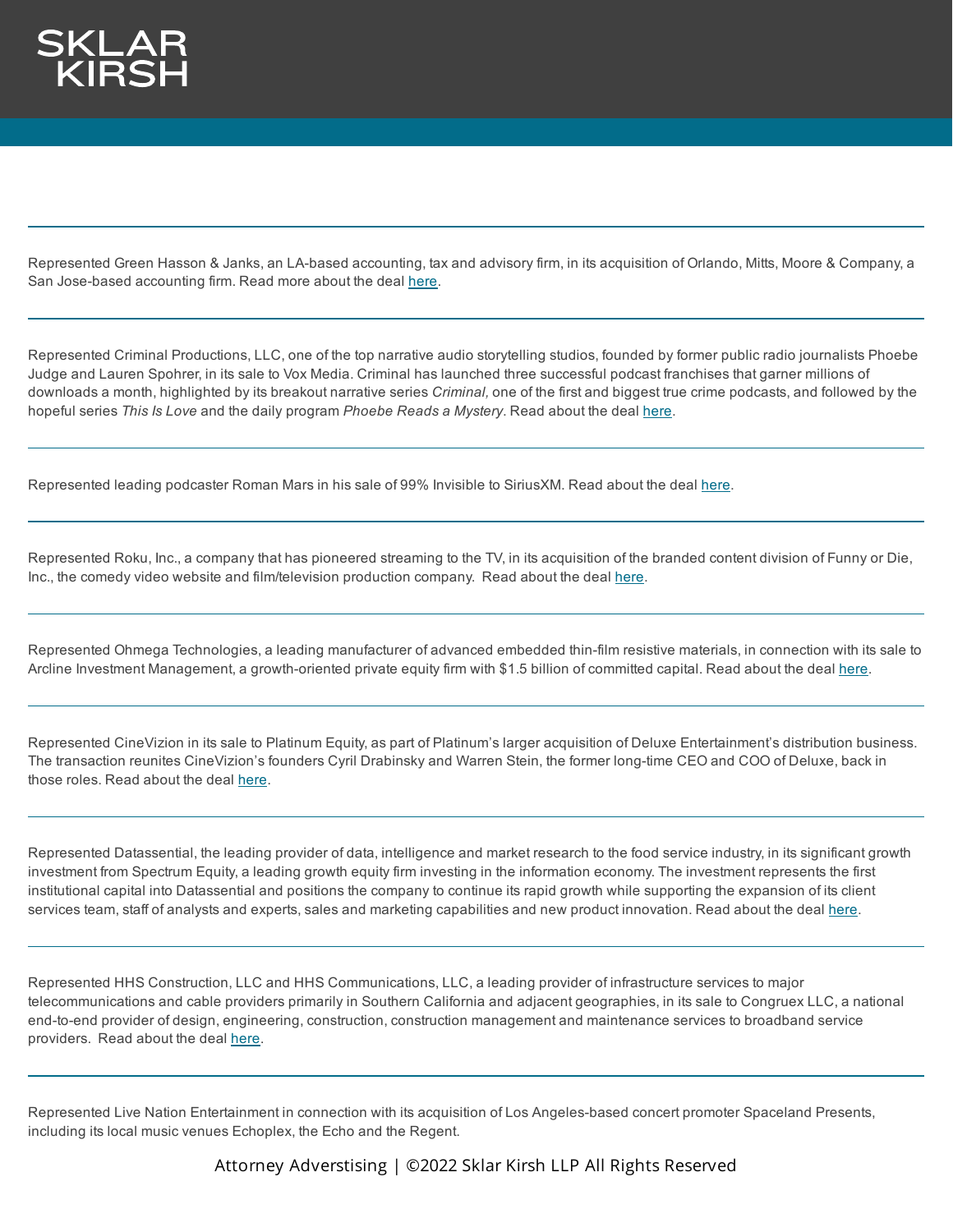

Represented a medical device company in the sale of substantially all of its assets to a strategic acquirer for a purchase price of \$1.3 million.

Represented the owners of a cosmetics company in their sale of the company to a private equity firm.

Represented a lighting fixture manufacturer in connection with the sale of its assets to a private equity buyer for a purchase price of \$15,000,000.

Represented Bandai Namco Holdings USA Inc. in its \$26.1 million acquisition of an 80% controlling stake in the business of Nippon Imports, LLC, a collectible toy sales company. The new joint venture will operate as Bandai Namco Collectibles LLC d/b/a Bluefin.

Represented the owners of leading frozen food innovator The Perfect Bite Co. in a growth capital investment made by an affiliate of New Water Capital L.P., a Boca Raton-based private equity firm.

Represented a manufacturer and wholesale supplier of custom colored plastic bags and poly bags in connection with the sale of all of its assets to a strategic buyer.

Represented Art Brand Studios, LLC in its acquisition of Wild Wings, LLC, which publishes, manufactures, and distributes wildlife, sporting, and nostalgic/Americana art prints and art-related products.

Represented Byron Allen's Entertainment Studios in its purchase of the Weather Group, LLC, parent company of *The Weather Channel* television network and Local Now streaming service.

Represented a post-production company in an eight figure acquisition and the related private placement of acquisition financing (notes and equity).

Represented Catalent, Inc., the New Jersey-based leading global provider of advanced delivery technologies and development solutions for drugs, biologics and consumer health products, in its acquisition of Pharmatek Laboratories, Inc., a San Diego-based specialist in drug development and clinical manufacturing.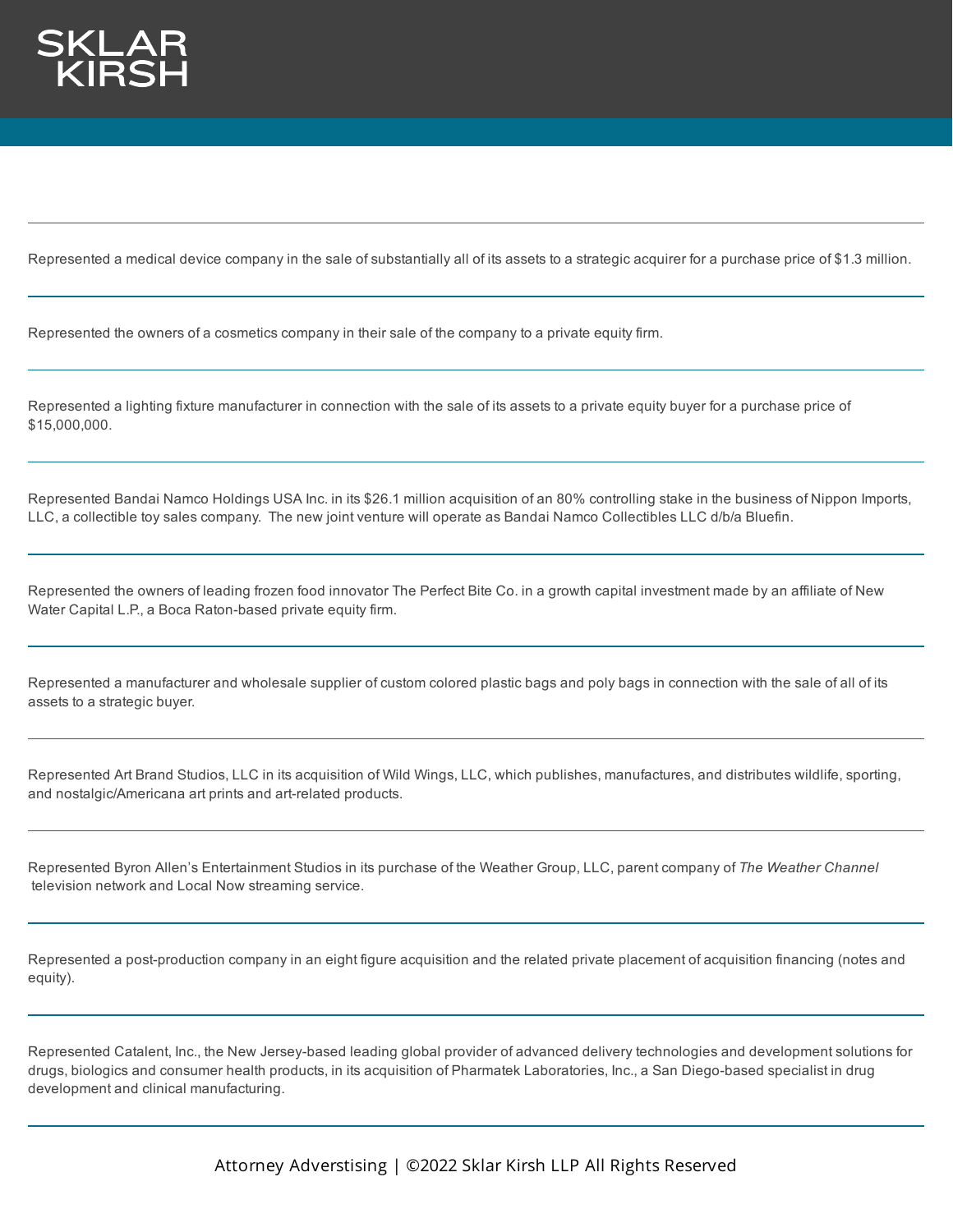

Represented JMJD Ventures LLC in connection with its purchase of the Junkfood Clothing Company business, a vintage-inspired, licensedgraphics tee business, from Delta Apparel, Inc. (NYSE MKT:DLA) for approximately \$28M.

Represented Angeleno Investors III, L.P. in its follow on investment in Series E Preferred Stock of Renew Financial Holdings Inc. which specializes in affordable financing for renewable energy and energy efficiency projects.

Represented Next Point Bearing Group, LLC, in its purchase of the business and assets of Alliance Bearing Industries, Inc., a direct importer and supplier of bearings, out of bankruptcy in a Section 363 asset sale; also negotiated the asset backed leverage facility that financed the transaction.

Represented two senior executives in the negotiation of their employment agreements and equity grants in connection with the acquisition of a leading performance auto parts company by a private equity fund.

Represented the U.S. investor in the launch of a Canadian motion picture distribution company, which was structured as a joint venture involving both equity and debt financing.

Represented a seller in connection with the sale of its aircraft fastener business and assets for \$20M.

Represented an individual in connection with the sale of a travel insurance business for a combination of cash and an earn-out in an aggregate amount equal to \$50M.

Represented the buyer of a digital imaging systems developer in an asset purchase transaction.

Represented a Japanese electronics manufacturer in the acquisition of a US-based distributor.

Represented an acquirer in a stock purchase transaction in connection with its acquisition of an online community and brand for \$13,125,000.

Represented Prospect Park, LLC, an entertainment production and management company, in connection with an investment by ABRY Partners, LP, a private equity fund, to launch an online television network.